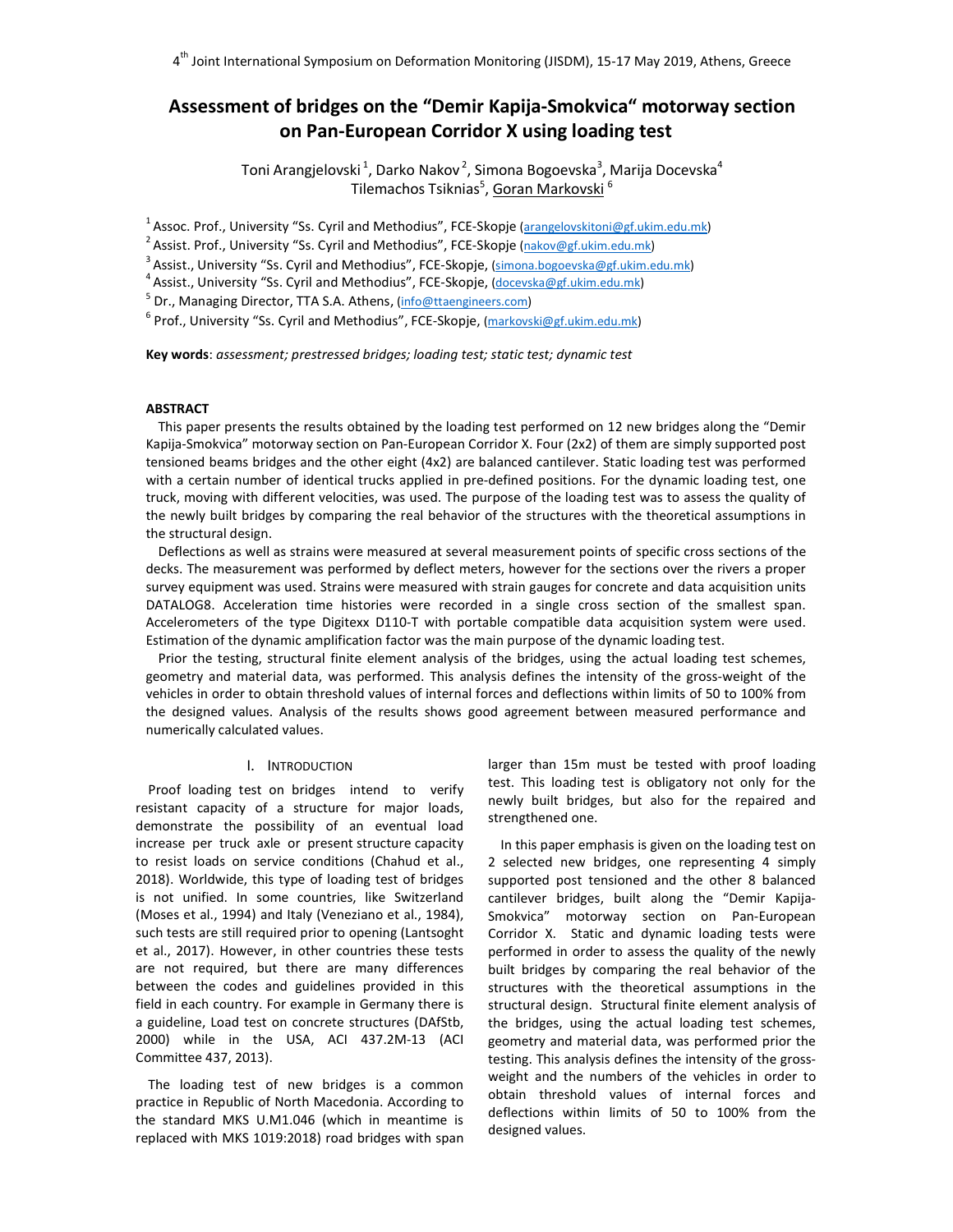The loading test of the bridges was organized and performed by the University "Ss. Cyril and Methodius", Faculty of Civil Engineering – Skopje, Chair of concrete structures. The main design, as well as the structural analysis needed for the assessment of the bridges was done by "TTA S.A. Athens", Greece with the finite element software SOFISTIK. The testing was made for the needs of the Client "AKTOR ADT GREECE-Subsidiary Skopje", as a contractor of the bridges.

#### II. SELECTED BRIDGES

For the static loading test of the two selected bridges, four "MAN" trucks were used as trial traffic load, each of them by single gross-weight of 300.4kN. The loading test was done for four positions of the trial traffic load (load phases): half and full load asymmetrical and half and full load symmetrical. During the loading test, trucks were set in the most critical symmetrical and asymmetrical position of each span, shown in Fig. 2 and Fig. 8.

The measurements of the deflections were done in  $1/4^{\text{th}}$ , L<sub>crit</sub> (or 1/2) and 3/4<sup>th</sup> of each span, as well as at the beginning  $(L_0)$  and the end  $(L_1)$  of the span with two deflection meters type "STOPANI" (accuracy of 1/100mm). For the sections where these measurements were not possible, survey measurements with "Trimble Dini 03" (accuracy of 1/100mm) were performed by the company "Topometria dooel-Skopje".

Strain gauges type Kyowa with a length of 120mm and accuracy of 1/1000mm were used for strain measurements for both bridges.

The dynamic loading test was performed with one truck moving through the smallest span of the bridges with four different truck velocities: V=10 / 20 / 30 / 40 [km/h]. Accelerometers of type Digitexx D110-T with portable compatible data acquisition system were used for the dynamic loading test.

Disposition of the measurement points for deflections and strains is presented in cross and longitudinal section in Fig. 1 and Fig.7, respectively.

#### A. *Balanced cantilever bridge B3 (right branch)*

*1) General description:* Bridge B3 at km.5+278.668 – km.5+753.668 (right branch) was designed as balanced cantilever five-span continuous bridge (64.59+3x114.27+64.59=471.99m) with segmental construction. The total width of the bridge is В=12.22m.

The superstructure of the bridge consists of box prestressed concrete girder with variable geometry along the bridge. The depth of the girder is 3.20m (3.96m in the outermost spans) in the middle of the span and increases to 7.20m at the supports. The thickness of the top slab of the box girder is 0.65m adjacent to the supports (piers) and 0.30m in the middle of the span. The bottom slab has 1m thickness near the supports approaching a value of 0.30m in the middle of the span. The girder webs have a thickness of 0.80m near the supports and 0.50m in the middle of the span. Characteristic cross-sections and longitudinal section of the bridge are shown in Fig. 1.

The substructure of the bridge consists of two abutments and four piers.

The abutments were designed as spill through abutments with parallel wing walls. The foundation type is pad foundation.

The piers are constructed as reinforced concrete separate columns with rectangular box cross-section. The foundation type is caisson (shafts).

According to the main design for the structural elements the following concrete classes were used:

| $\overline{\phantom{0}}$ | for bridge deck  | $-C35/45$ |
|--------------------------|------------------|-----------|
| -                        | for pier columns | $-C30/37$ |
|                          | $for$ abutmants  | 0.20125   |

| for abutments    | $-C20/25$ |
|------------------|-----------|
| for caisson head | $-C30/37$ |

for caisson stem  $-$  C20/25.

For prestressing of the main girders steel with quality of  $\sigma_{02}/\sigma_{\rm m}$ =1670/1860 MPa was used and S500 reinforcement was used in the girders, abutments, wing walls and foundations.



Figure 1. Longitudinal and cross sections and disposition of measuring instruments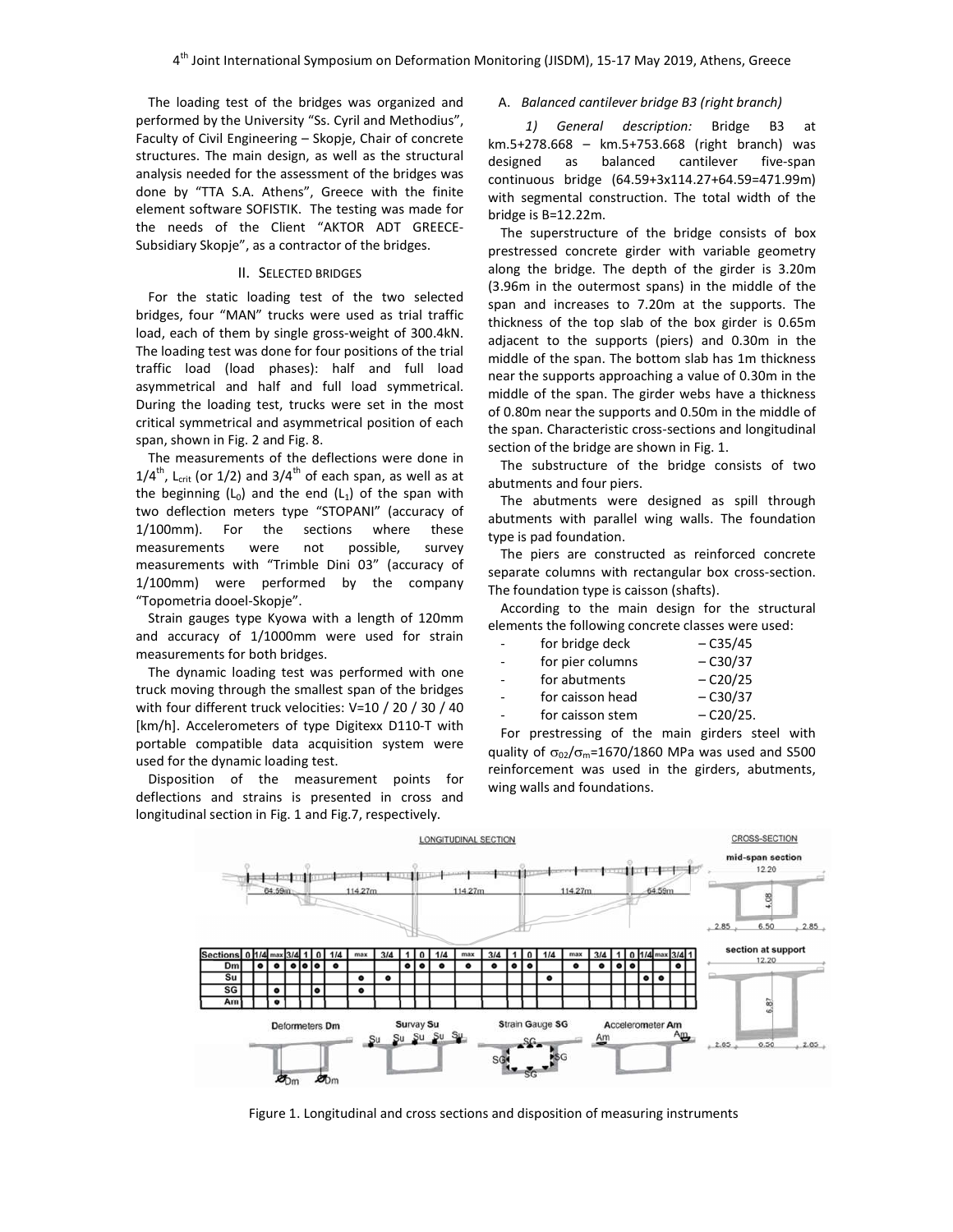*2) Specifics regarding the loading test*: The measurements of the strains in concrete for this bridge were performed by 36 strain gauges, 12 of them set in the critical section of the first span, 12 at the support and 12 in the middle of the second span.

*3) Selected results*: In this paper only selected results for some cross sections are presented. For the static loading test, the deflections are presented for the critical section of the second span, where they were obtained by survey measurements. The deflections in the above-mentioned cross section are presented in Fig. 2, while longitudinally they are presented in Fig. 3.





Maximum deflection of 10.39 mm was measured for the symmetrical load phase in the middle of the box girder.

The strain distributions for the cross section at support (above first pier) are presented in Fig. 4.



Figure 4. Measured strains for the critical section at support (above first pier)

Table 1 presents the comparison between measured and calculated stresses in the middle of the top and bottom slab, as well as in the webs of the box girder.

| נטאוכ ±. וויוכטטטו כט וט. כטוכטוטנכט טנו כטטכט |         |          |                  |          |
|------------------------------------------------|---------|----------|------------------|----------|
| Section at support                             |         |          |                  |          |
| Meas.                                          | strains |          | stresses         |          |
| point                                          | Phase   | ε [μs]   | $\sigma_c$ [Mpa] |          |
|                                                |         | Meas.    | Meas.            | Calc.    |
| <b>SG17</b>                                    | Asym.   | $-12.00$ | $-0.408$         | $-0.415$ |
|                                                | Sym.    | $-12.00$ | $-0.408$         | $-0.415$ |
| <b>SG23</b>                                    | Asym.   | 10.50    | 0.357            | 0.448    |
|                                                | Sym.    | 8.50     | 0.289            | 0.448    |
| <b>SG20</b>                                    | Asym.   | $-11.00$ | $-0.374$         |          |
|                                                | Sym.    | $-11.00$ | $-0.374$         |          |





Figure 3. Measured vs. calculated deflections when live load is in  $2^{nd}$  span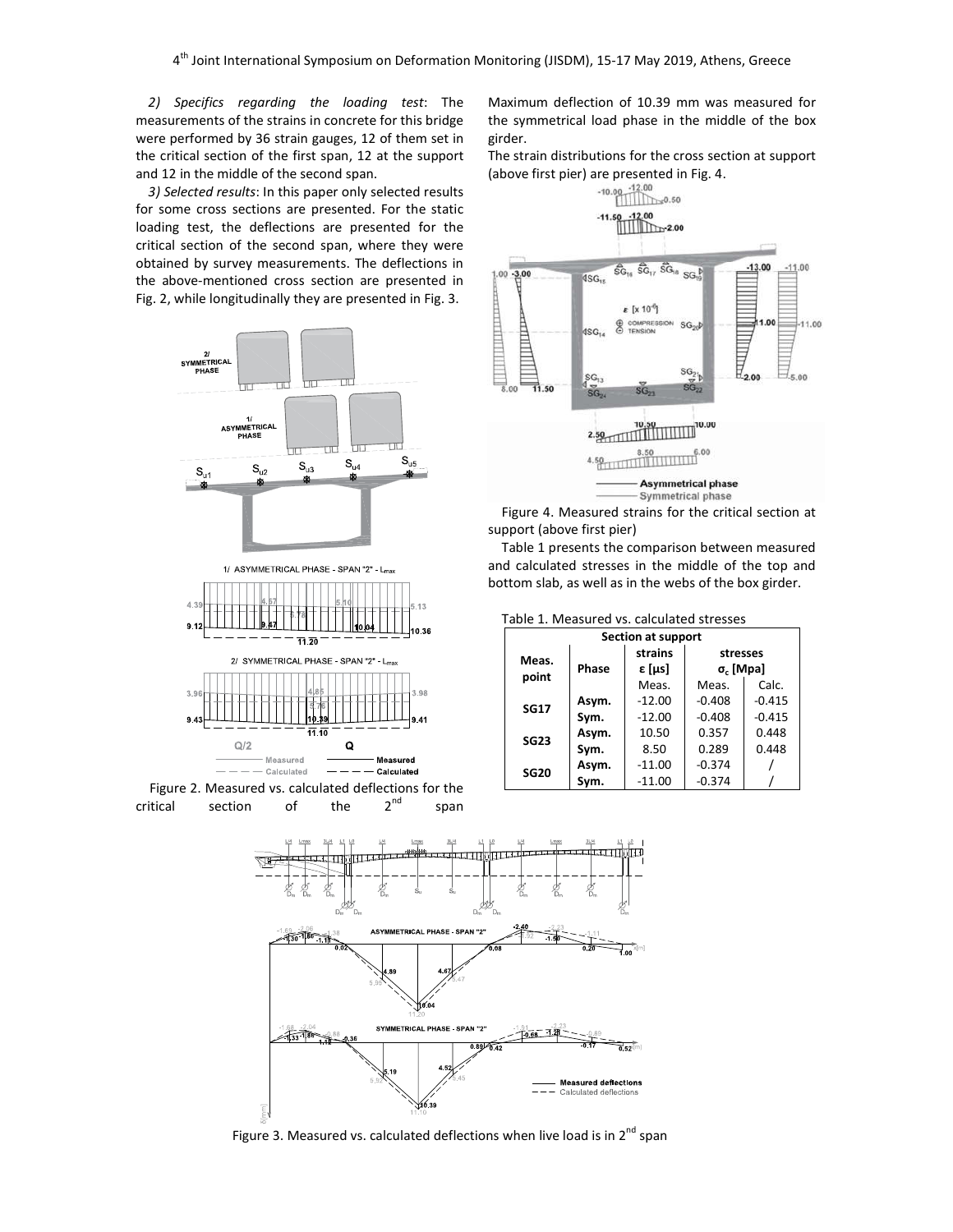Acceleration responses of the bridge structure were recorded for unloaded and loaded scenarios with triaxial acceleration sensors placed at two measurement locations (Am) per bridge (Fig.1).

The Dynamic Amplification Factor (DAF) was estimated as the ratio of the maximal dynamic response and maximal quasi-static response obtained by filtering the dynamic response (Fig.5). Towards this end, the recorded vertical acceleration time histories, corresponding to the four loaded cases (10 km/h to 40 km/h), were filtered with a low-pass digital filter.



Figure 5. Dynamic (black) and static (red) response data for DAF estimation

The filter parameters are chosen as to "smooth-out" the dynamic components of the signal, hence the filter stop band frequency is selected in reference to the identified range of the first natural frequency.

The maximum experimentally obtained DAF for this bridge was 1.12, estimated for 30km/h velocity. Part of the measuring equipment is presented in Fig. 6.



Figure 6. Part of the measuring equipment

B. *Post tensioned simple supported bridge B1 (Left branch)*

*General description:* The bridge at km.0+927.465 – km.1+058.339 (Left Branch) was designed and constructed as semi-prefabricated prestressed concrete structure with four spans (32.20+2x33.25+32.20=130.90m), system simple supported beam. The total width of the bridge is В=12.20m.

The superstructure of the bridge consists of 5 prefabricated prestressed concrete girders with "T" shape cross section (1.78m height) mounted on distance between them of 2.36m. Cast in place slab was placed above them with a depth of 0.25m. Longitudinal and characteristic cross-section of the bridge are shown in Fig. 7.

The substructure of the bridge consists of two abutments and three piers. The abutments were designed as spill through abutments with parallel wing walls and pad foundation. The piers are constructed as reinforced concrete separate columns with circular cross-section. The pier foundation type is piles.

According to the main design project for the structural elements, the following concrete classes were used:

|  | for main prestressed girders | $-C35/45$ |
|--|------------------------------|-----------|
|--|------------------------------|-----------|

- for bridge deck slab C30/37
- for piers and pier head  $-$  C30/37
- $for$  abutments  $-$  C25/30

For prestressing of the main girders, steel with quality of  $\sigma_{02}/\sigma_{\rm m}$ =1670/1860 MPa was used and S500 reinforcement in the girders, cross girders, deck slab, cap beams, abutments, wing walls and the foundations.

*2) Specifics regarding the loading test*: The measurements of the strains in concrete were performed by 3 strain gauges set on the most left, middle and most right girder of the first span.

*3) Selected results:* For the static loading test, the deflections are presented only for the critical section of the first span, where they were measured with deflection meters due to the accessibility of the terrain. The measured deflections in the abovementioned cross section for all four load phases are presented in Fig. 7 along with the calculated results. Fig.8 presents the comparison between measured and calculated deflections in each quarter of the considered span for the asymmetrical and symmetrical phase with full load intensity. Maximum deflection of 5.98 mm was measured in the asymmetrical load phase for the most right girder.

In each measuring point of each section, the calculated deflections are higher than the measured ones.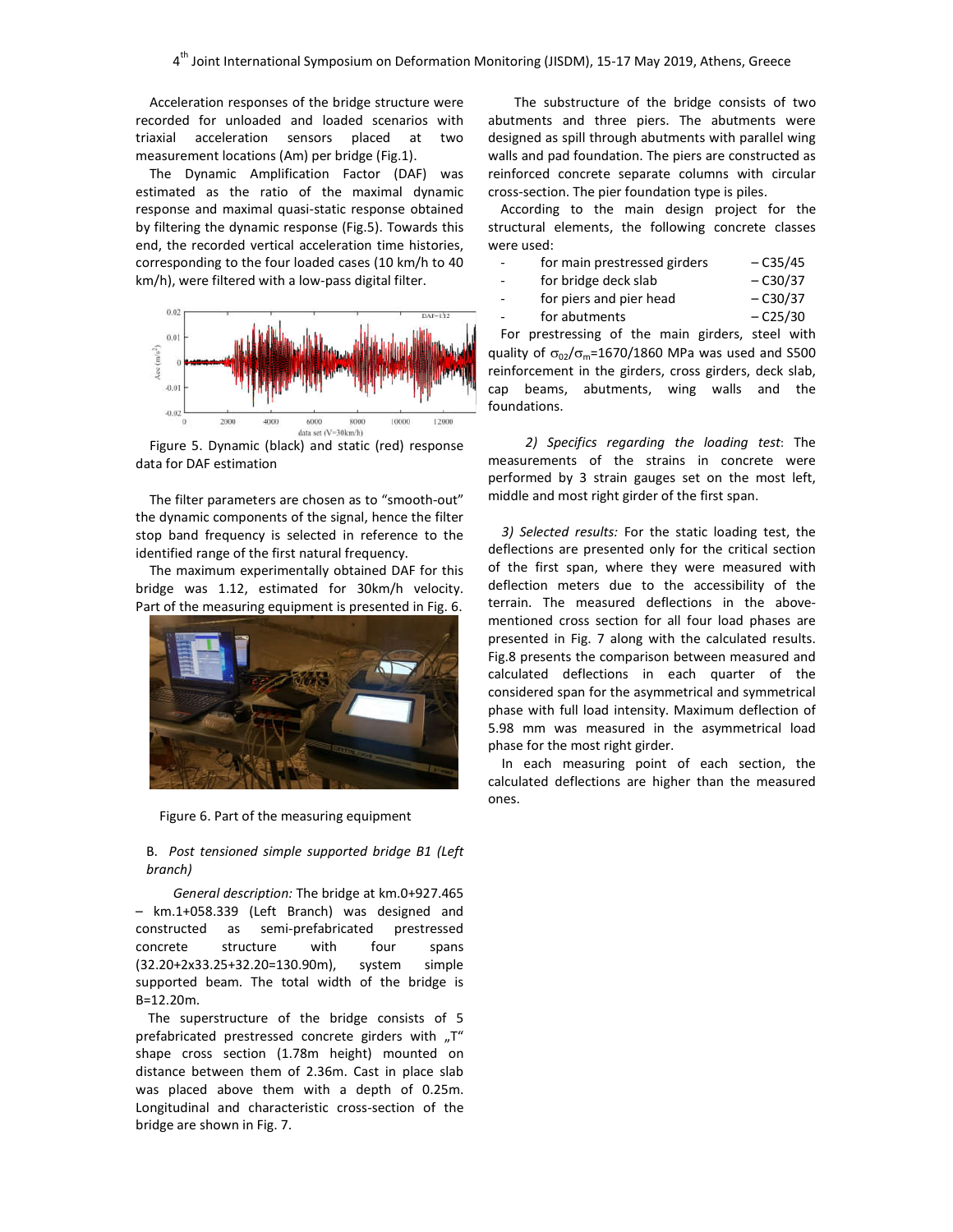

Figure 7. Longitudinal and cross section and disposition of measuring instruments



Maximum stress of 2.86 MPa in concrete was measured in the most right exterior girder for the asymmetrical position of the trucks. All measured stresses are less than the calculated ones.



Figure 8. Measured vs. calculated deflections for the critical section of the  $1<sup>st</sup>$  span

Table 2 presents the comparison between measured and calculated stresses in the most left (SG1), middle (SG2) and most right girder (SG3) in the first span of the bridge.

Figure 9. Measured vs. calculated deflections in each quarter of the  $1<sup>st</sup>$  span

For each span and each load phase, residual plastic deflections and strains were less than 20% of the maximum measured one, which is the prescribed limit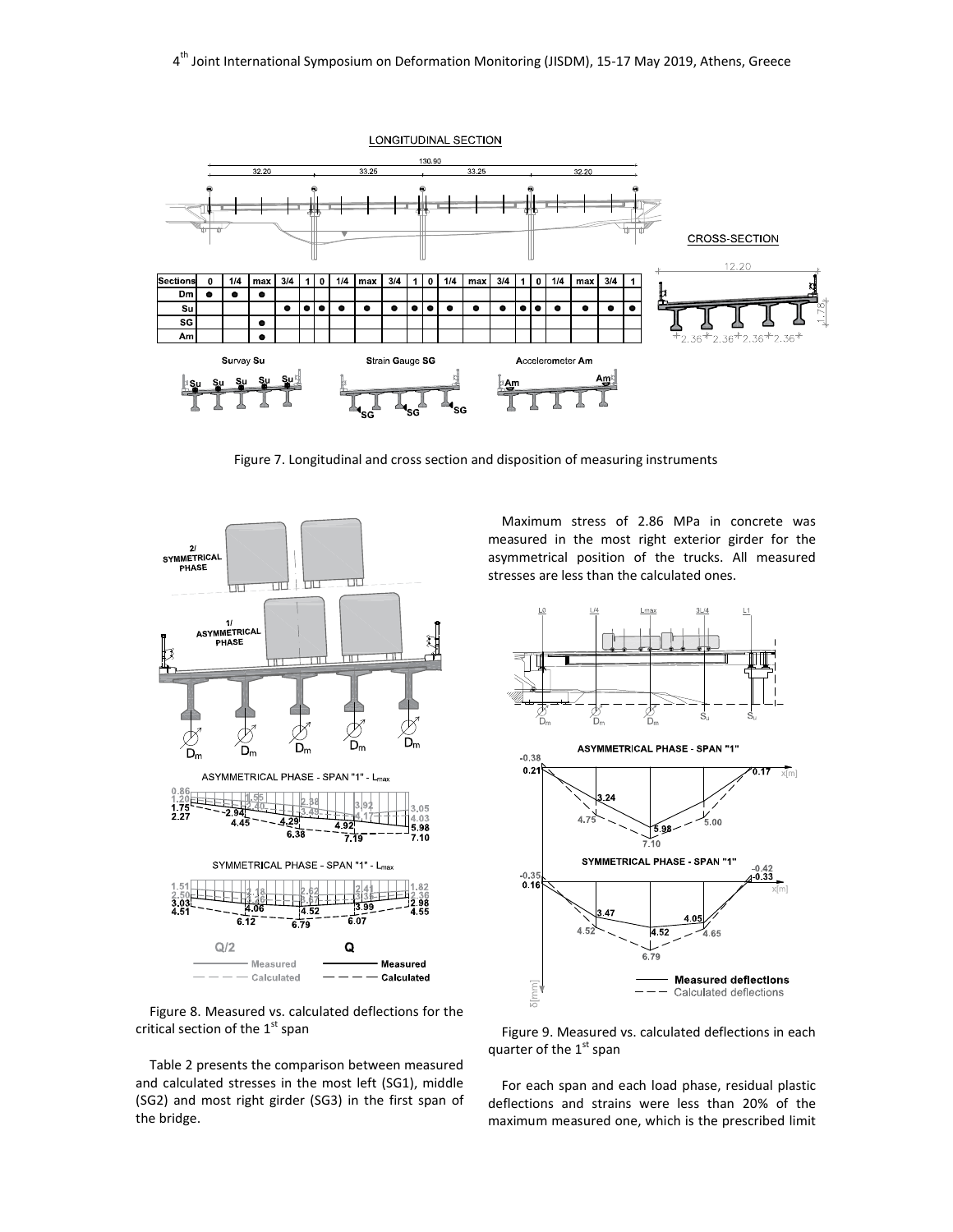for residual deformation in the current standard for testing of prestressed concrete bridges.

Table 2. Measured vs. calculated stresses

| <b>Mid-span section</b> |       |                          |                              |       |
|-------------------------|-------|--------------------------|------------------------------|-------|
| Meas.<br>point          | Phase | strains<br><b>ε [μs]</b> | stresses<br>$\sigma_c$ [Mpa] |       |
|                         |       | Meas.                    | Meas.                        | Calc. |
| SG <sub>1</sub>         | Asym. | 12                       | 0.41                         | 0.89  |
|                         | Sym.  | 24                       | 0.82                         | 1.91  |
| SG <sub>2</sub>         | Asym. | 74                       | 2.52                         | 2.91  |
|                         | Sym.  | 60                       | 2.04                         | 3.17  |
| SG <sub>3</sub>         | Asym. | <u>84</u>                | 2.86                         | 3.07  |
|                         | Sym.  | 22.5                     | 0.77                         | 1.88  |

Acceleration responses of the bridge structure were recorded with triaxial acceleration sensors placed at two measurement locations (Am) as shown in Fig.7.

Vertical acceleration time histories were recorded for the four load cases (10km/h to 40km/h).

Dynamic (black) and static (red) response data used for estimation of the DAF are presented in Fig.10.



Figure 10. Dynamic (black) and static (red) response data for DAF estimation

The maximum experimentally obtained DAF for this bridge was 1.12 estimated for 30km/h velocity.

The estimated DAFs for each vehicle velocity are in good agreement with the calculated dynamic coefficient Ф used in the Main design.

The trucks used as live load for testing of bridge B1 are shown in Fig. 11.



Figure 11. Live load used for testing of bridge B1

## III. CONCLUSION

Proof loading test of two groups of bridges, balanced cantilever and post-tensioned prestressed, with different topology along Demir Kapija – Smokvica motorway section is presented. From the very large collection of obtained data from many sections, in this paper only selected results are presented. For both presented bridges, the following can be addressed:

- Measured deflections, as well as stresses in concrete in the critical sections of each span for all four load phases are less than the calculated ones, which is required by the standard.
- Residual deflections and strains after unloading are less than 20% of the maximum measured, a value prescribed in the current standard for testing of prestressed concrete bridges.
- Estimated dynamic amplification factors from the dynamic test for all four velocities are in good agreement with the calculated dynamic amplification factor used in the Main design.

Analysis of the results show a good agreement between measured performance and numerically calculated values. Differences between them might be a consequence of:

- Imperfection in the methods considering the distribution of the loads in orthogonal direction,
- Imperfection in the calculation methods of the internal forces and deflections, based on the approximation in the structural system,
- Changing of the mechanical characteristics of the inbuilt materials with time.

Based on the results from the performed proof loading test and the theoretical results from the analysis of the 12 Bridges on Pan-European Corridor X, Demir Kapija – Smokvica motorway section, it can be concluded that the bridges are constructed with good quality which fulfilled safety and bearing design capacity criteria.

#### References

ACI Committee 437 (2013). Code Requirements for Load Testing of Existing Concrete Structures (ACI 437.2M-13) and Commentary Farmington Hills, MI, USA.

Chahud E., Aquino V.B.M, de Almeida D.H., Christoforo A.L., Lahr F.A.R. (2018). Proof Load Test on Bridges and Viaducts: A Bibliography Analysis. International Journal of Materials Engineering 2018, 8(5): 120-127

DAfStb-Guideline, (2000). Load test on concrete structures, Deutscher Ausschuss fuer Stahlbeton (in German), Berlin, Germany

Lantsoght EOL, van der Veen C, de Boer A, Hordijk Dick A. (2017). State-of-the-art on load testing of concrete bridges. Engineering Structures 150: pp.231- 241-80